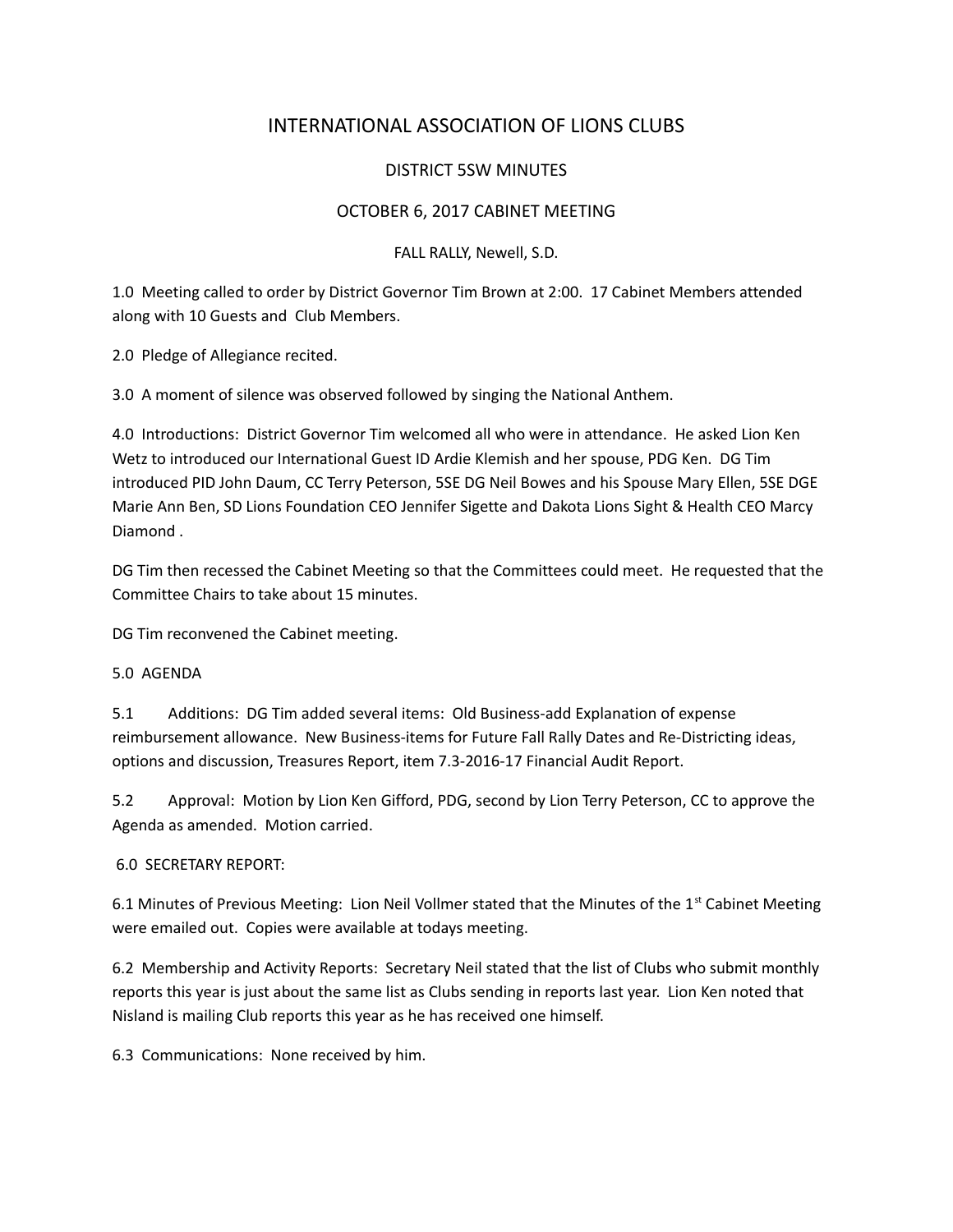6.4 Approval of Secretary report--Motion by Lion Jan Endes, second by Lion Doug Scheller, PDG, to approve the report. Motion carried.

7.1 TREASURES REPORT--FINANCIAL REPORTS: Lion Richard Waits presented several reports—Current Balance Sheet, Current Budgeted vs Actual Profit & Loss, Current Profit & Loss Statement and list of Clubs with Delinquent Dues. He noted that the District is currently in good financial standing with a current profit of over \$2000.

Two Clubs have not paid District dues for either last year of this year. This ia an issue that the Cabinet needs to address.

Lion Dick presented an issue and asked what he should do. He has sent a bill to MD5 for SD Lions Club Directories. The amount is \$40. This is for Directories that the MD gives to MD Leaders and Cabinet Members. In the past, the 2 SD Districts have provided the Directories complimentary and shared the costs. Motion by Lions Doug Scheller, PDG, that our District pay the expense, second by Lion Linda Vollmer, 2<sup>nd</sup> VDG. Motion carried.

Audit Report: Lions Dick presented the Audit Report that had been prepared by Lion Rick Brady.

Motion by Lion Terry Peterson, CC, that the financial statements be filed for audit. Second by Lion Ila Davis. Motion carried.

8.1 DISTRICT GOVERNOR REPORT: DG Tim welcomed everyone to the meeting. He Thanked everyone by stating that he had 3 Thank Yous to make. First, for everyone being a Lion, second, for stepping up and serving and third, for allowing him to serve as the District Governor. He stated that 1/3 of this Lions Year is already over but that we must stay focused on the whole year and that there is lots that we can do to help build our District. He is focusing on the work of the 7 Zone Chairpersons by presenting them with tools that they can use this year. He is asking that the Chairs touch each Club in their Zone at least 3 times this year and promoting that Clubs work together on a project. He is asking the Chairs to remind the Clubs to work on the Centennial Celebration Areas as set forth by Lions International, ie, Youth, Environment, Hunger and Vision plus the 2 new areas of Diabetes and Youth Cancer. In addition, he asked that the Zone Chairpersons update the Clubs on Legacy Projects. He introduced a new approach for membership and referred to it as the Membership Expectations, ie, International and Districts Expectation that Clubs will show a net positive growth in Membership this year. That Expectation is that Clubs with less than 20 current members to have a net positive growth of 1 member, Clubs of 20 to 40 July 1 membership have a net positive growth of 2 members and Clubs over 40 have a net positive growth of 3 new members. As an idea on growth, DG Tim asked the Cabinet to start a new promotion this year in which Clubs who start a new project and get a new member will receive \$100 from the District.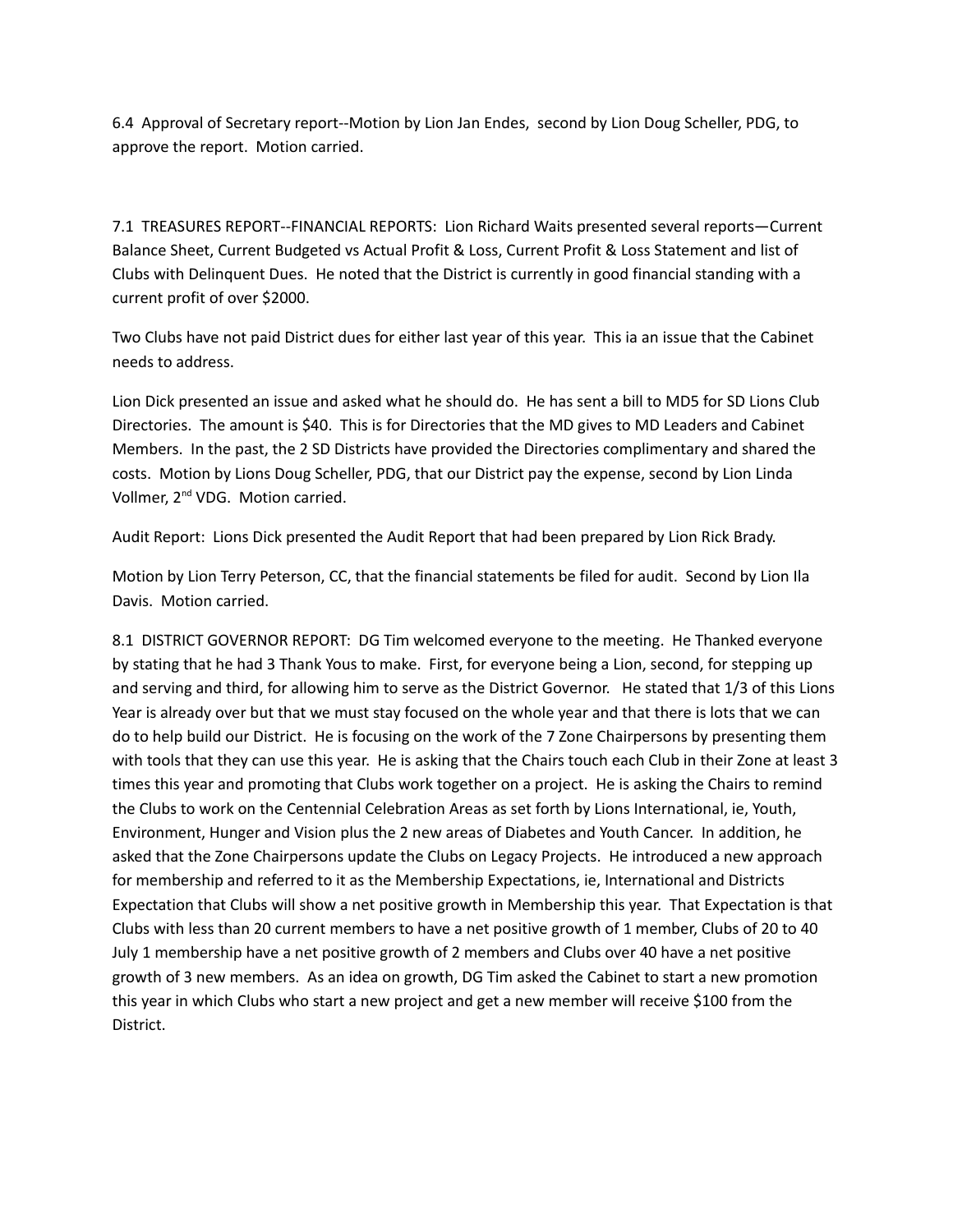DG Tim talked about Club visitations by stating that he will be visiting all 33 Clubs in the District himself. He has 8 visitations completed so far. He plans to be finished with the visits by Jan 1st. He invites those Clubs who have not contacted him so far to do so soon. Or, he will be contacting the Clubs himself.

A question was asked on how we can help Clubs. DG Tim pointed out the Lion Gary Johnson, PDG, is able to help Club Secretaries learn how to enter reports online to International and can enter this info while they are getting used to doing it themselves. In addition, he is starting a program of Mentoring Club Officers by assigning a PDG to help Clubs who are in need.

9.0 CABINET COMMITTEE REPORTS:

9.1 ADMINISTRATIVE COMMITTEE REPORT---1<sup>st</sup> VDG Bea Gifford asked Committee Chairs for their reports.

INFORMATION TECHNOLOGY—VDG Bea asked Lion Ted Pukas, PDG, to talked about the photo gallery on the web page. He pointed out how easy it is to submit photos. He is looking for action photos where something is being done, not just a photo of a meeting. Please send the photos as jpeg files. He reminded Lions that there is a calendar area where Clubs can list their upcoming events.

LCIF DEVELOPEMENT—Lion Doug Scheller, PDG, asked Clubs and Individuals who may be thinking or planning on making a contribution to LCIF to do so before December 31. This is the deadline for matching funds from the Gates Foundation for the World Wide Measles elimination program. They pledged up to \$30 million, only \$25 million has been received by LCIF for this program.

GMT—PCC Ken Wetzs' reported on 5SWs membership numbers at Lions International. We are currently at 807 members. This is a decline of 3 since July. Clubs have added 15 new members, but dropped 18. 8 Clubs have a positive growth for the year, 9 clubs have a negative growth (loss). He reported that there is still a plan for extension into Whitewood, with possibly a Branch Club.

District Administrator—Lion Gary Johnson, PDG, addressed the issue of Clubs in arrears in dues. He feels that some do not receive paper bills and plans to check into that possibility. As for District dues, Lion Dick reported that all District Clubs were sent paper bills.

9.2 SERVICE COMMITTEE---2<sup>nd</sup> VDG Linda Vollmer reported summaries as follows:

LEADER DOG—Lion Donna Wetz has recently emailed and postal service mailed a letter to all Clubs where she sent them brochures and stressed the importance of Lions Clubs continued support of Leader Dog. She has lots of information on Leader Dog and will attend Club meetings to share that information. She wants Clubs to watch for anyone in their Community who could have a better life if they had a Leader Dog. She will work with Clubs and individuals in getting a Dog. She has received 2 Club donations for Leader Dog for ongoing operating expenses plus several of the Kennel Redesign pledges. She noted that 5XW sent donations of \$3536 last year and would like to surpass that amount this year. She would like to have 100% of the 5SW Clubs make a donation to the operating budget of Leader Dog, which would make the District a 100% contributing District. She noted that Leader Dog Placemats are available and can be ordered thru her. She can get other Leader Dog items also.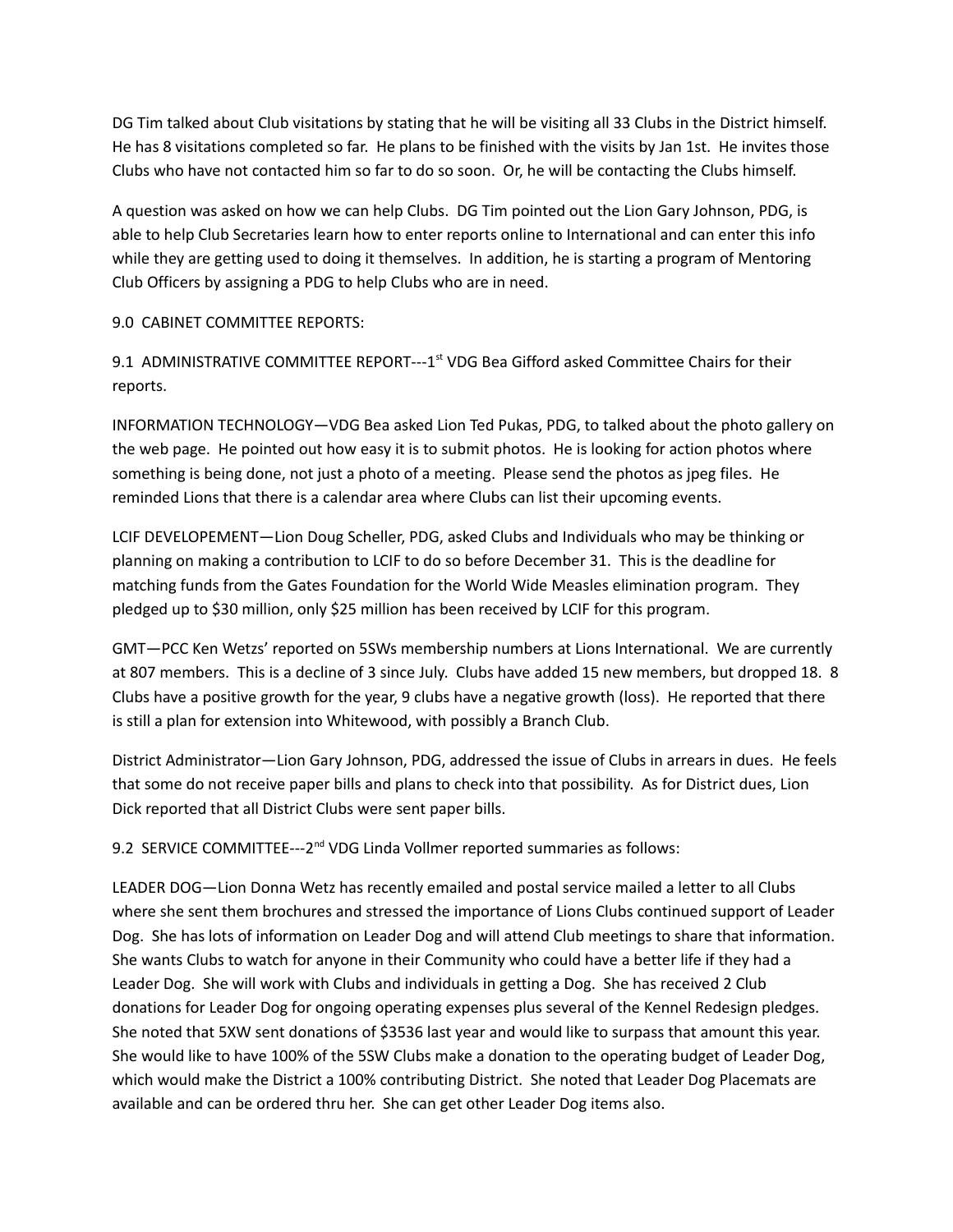PUBLIC RELATIONS/LIONS INFO—Lion Terry Peterson, Council Chair, is reminding Club Leaders to send him photos from the Club Projects. He appreciates what the Clubs have on their Activity Reports which he uses in the Bits & Pieces section.

VISION & HEARING—PDG Ken Gifford reported that the Rapid City Lions screened 527 Youth at the Central States Fair. This was a record. He noted that the Foundation is receiving screening requests from area Schools and Child Care Centers. Area Lions will be asked to assist. SD Lions Foundation hopes to screen 20,000 children this year and a long range goal of getting 60,000 SD children screened. The Foundation is encouraging Lions Clubs to collect hearing aids also and to publicize the opportunities for people to receive hearing aides thru the Foundation.

### PEACE POSTER—None

ENVIRONMENT—Lion Ken Miller reminds Lions that he has organized a trip to the Wyoming Coal Field for October  $13<sup>th</sup>$ . He encourages Lions to carpool. Tour begins at 10:00 at the Power Plant.

## 9.3 REGION CHAIRS—PDG Galen Jones

Lion Galen reported that there are 5 Zone Chairpersons are attending this Rally. He reported that they all have already contacted the Clubs in their Zone. He has encouraged the Zone Chairs to share information on Lions Internationals Centennial Projects and Legacy Projects.

### 10.0 OLD BUSINESs

10.1 Expense reimbursement: DG Tim explained the action taken b y the Cabinet at the First Cabinet Meeting. He talked about LCIs Rules of Audit and has learned that Districts can set their own reimbursement program. He reminded Cabinet Members that we have set our figures at \$0.35 per mile for travel, \$25/Day for meals and up to \$75 for motel room per day. All Cabinet Members are eligible to submit expenses for all District business that they do. Motion by Lion Doug Scheller, PDG, second by Lion Gary Johnson, PDG, to approve the Cabinets reimbursement program. Motion carried.

#### 11.0 NEW BUSINESS

11.1 2017 Fall Rally Update—Lion Linda Vollmer, 2<sup>nd</sup> VDG, Welcomed everyone to the Rally. Lion Linda reported that there are 56 registered. Friday night activities will be at the Holiday Inn and will be an Elvis impersonator. She reminded everyone that Saturday activities begin at 9:00 in Newell at the City Hall. She reminded the Lions of the Basket Auction on Saturday afternoon. She told the Lions that inside the welcome packets are knitted sheep, but only one bag has a completely white sheep. Whoever gets that one will receive a special price.

#### 11.2 2017 Fall Rally Location Bid

1<sup>st</sup> VDG Bea Gifford announced that Zone 4 has offered to host next years Fall Rally. Dates will be Oct 5 & 6. Event will be held in Hill City at the Comfort Inn. This will be a Project of Zone 4-Sot Springs, Custer, Hill City, RC Downtown and RC Rushmore. Their offer was accepted. Lion Neil Vollmer told the Cabinet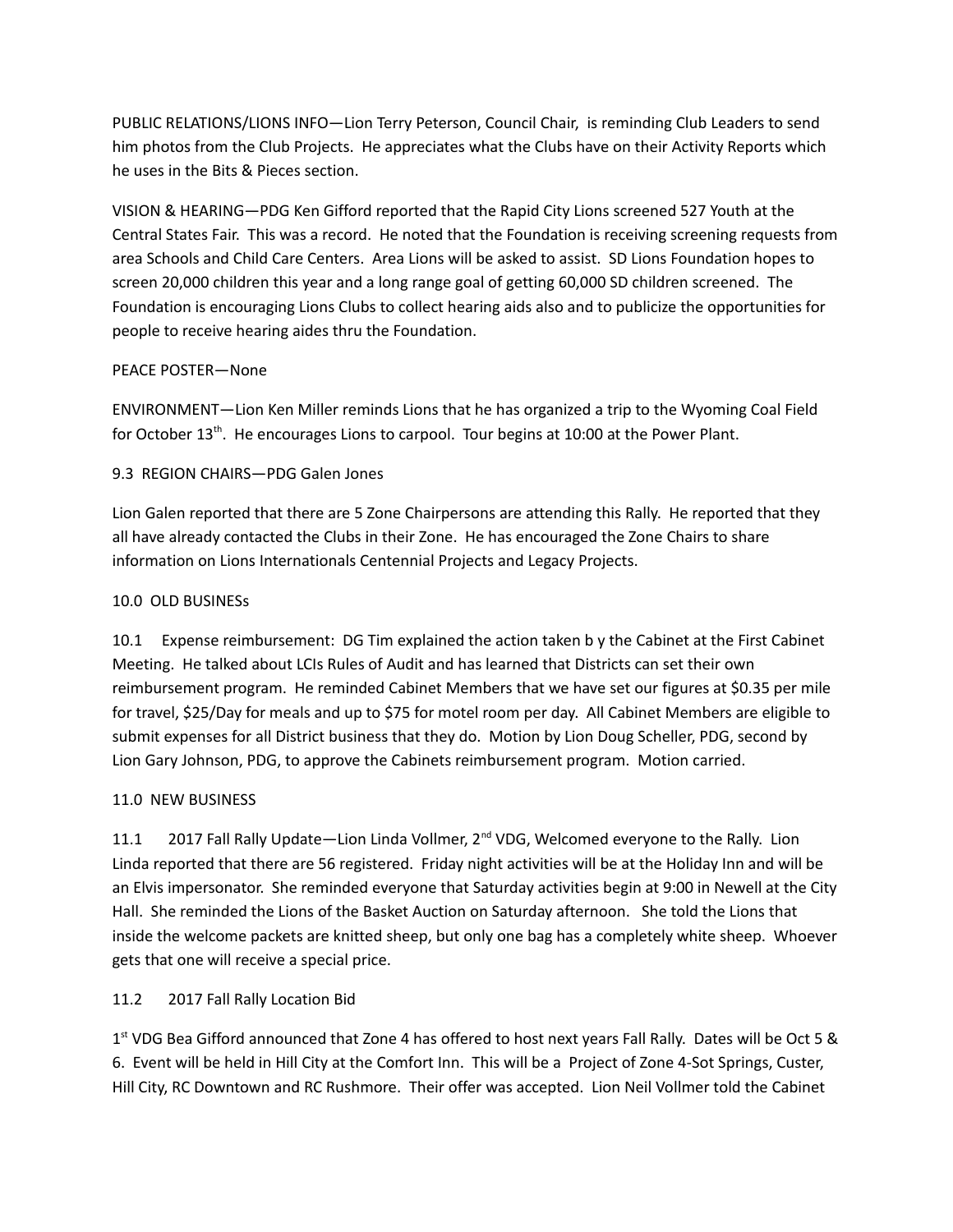that we need to start planning ahead more than just 1 year. It makes it easier for the Incoming Governor to know that information earlier. It was also pointed out the SE has a rule that their Fall Forum rotates from Zone to Zone. That at least gives all Lions a general idea of where future Meetings will be held.

Rapid City Downtown announced that they wish to sponsor the 2021 Fall Rally.

#### 11.3 SD LIONS FOUNDATION REPORT:

Foundation CEO Jennifer Sigette was in attendance and was asked to give us a report. She thanked DG Tim for the opportunity to address us. This is her first Fall Rally that she has attended and is looking forward to the whole weekend. She reported that the Foundation is financially very good, for which she is happy. In the area of screenings, over 5000 young people have been screened since July 1. Based on this, she anticipates that we will screen over 22,000 this Lions year. She asked any Club who is interested in hosting a screening in their community to give her Office a call. She reminded Lions that the new Office is Rapid City is up and running. Pinky Horner is the Staff Member there. The Foundations target audience is youth ages birth to 12 years. The Eye Van is on the road lots of days.

Lion John Daum, PID, requested some time. He recalled the events that lead up to the SD Lions Foundation Marble Lion going to the Li0ns International Office in Oak Brook. It was set up in time for the International Convention in late June. It sits in a very prominent position in front of the Headquarters. A story on the statute will be appearing in an upcoming Lions Magazine, perhaps in the November issue.

11.4 DAKOTA LIONS SIGHT & HEALTH REPORT—Lion Colin Keeler, President of the organization, gave part of the report. He stated that there is a false statement being spread about the Organization and asked Lions to evaluate anything that they hear verbally. And to question any statements that are not backed up in writing. Lion Collin then introduced Marcy Diamond, Sight & Health Board CEO. Marcy report that 720 gifts of sight were given last year. 84 of these were given as gratis where the recipients did not have the means to pay for it. In addition, there have been 152 tissue donors resulting in nearly 40,000 transplantable tissues. Planning for the future, Marcy noted that there are other organizations that are trying to do the same thing that Sight & Health is doing. She noted that 40% of tissue retrieving organizations have either closed their doors or combined with another organization in the recent past. In 2015, there were 80 Eye Banks, today there are only 62. In the next 2 years, it is expected that 20 more will probably be out of business.

At this point in the meeting, DG Tim asked for a personal preference. He asked ID Ardie to help him with a presentation. Due to the fact that Lion Collin will not be able to attend the Fall Rally Banquet, DG Tim and ID Ardie presented Lion Collin Keeler with an International President Certificate of Appreciation. This award is the  $4<sup>th</sup>$  highest Lions Award. DG Tim pointed out that Collin is a 15 year member of the Pierre/Ft. Pierre Club, has held all of the Club Offices, has been and is currently a Zone Chairperson, has served on the SD Lions Eye Bank (Dakota Lions Sight & Health) Board for 7 years, President for 4 years and worked on the expansion into North Dakota.

#### 11.5 USA-CANADA FORUM REPORT: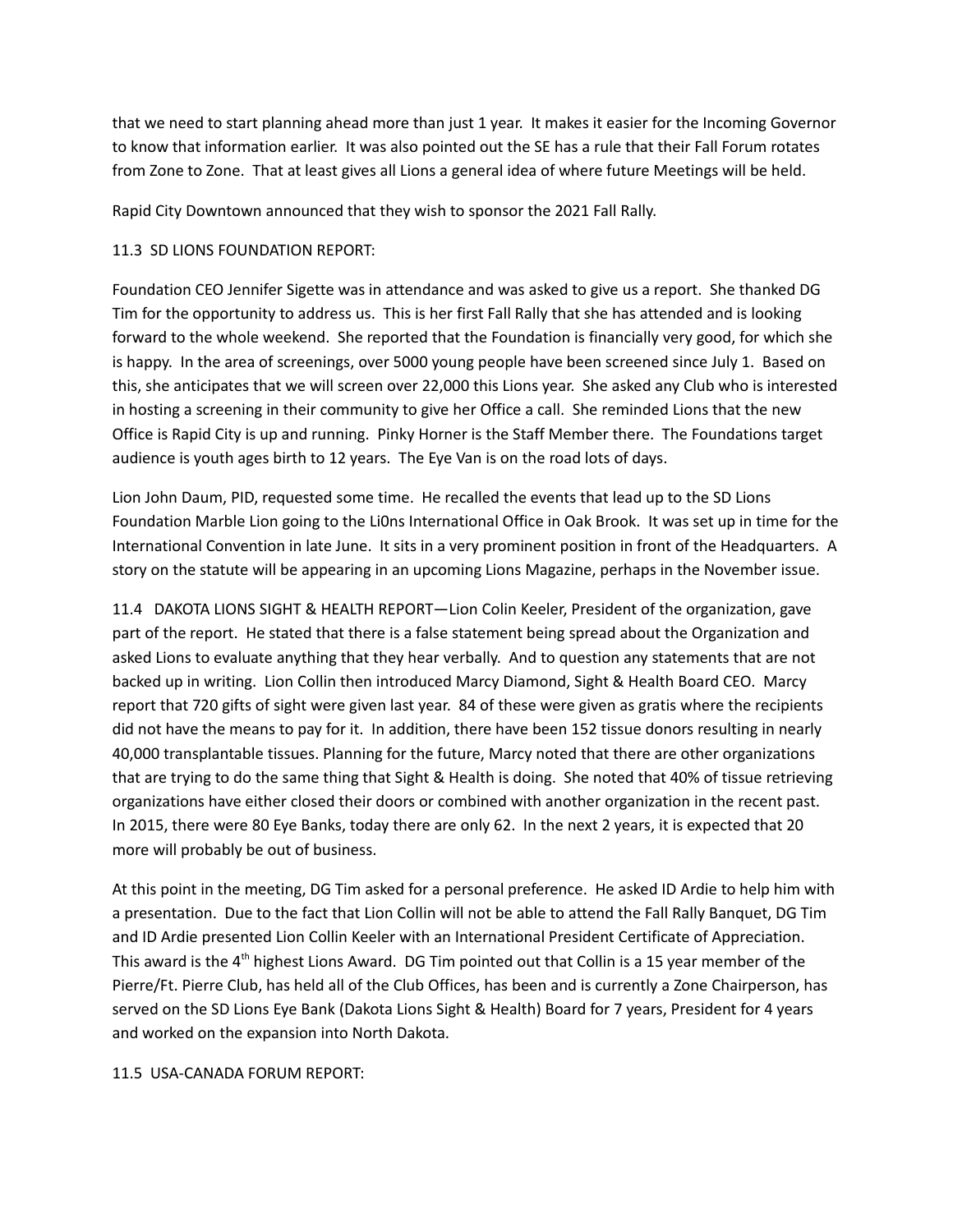1<sup>ST</sup> VDG Bea Gifford presented her report. She Thanked the District for the financial support given to her to attend the Forum. Highlights that she spoke about were the 80 plus seminars that were available. She and Lion Ken split up their attendance at some of them. She spoke highly of the Global Action Team seminar. There is a great video available on this new Lions initiative. She stated that we have great vision, but maybe not so much Action. She also attended a session on Redistricting. The presenter stated not to try this to just increase numbers, better motive is to improve Leadership. The speaker pointed out that Lions International does NOT tell Districts that they have to Re-District.

In addition, Lion Bea reported that she and Lion Ken attended Leader Dogs Visit in early August. Visiting that facility can be a life changing experience. About 1000 volunteers serve there throughout the year. It is amazing to learn that a Leader Dog is available "FREE" to the blind. Cost to train a dog is ab out \$40,000.

### 11.6 DISTRICT OFFICER ANNOUNCEMENTS:

DG Tim asked  $1<sup>st</sup>$  VDG Bea Gifford if it was her intent to seek the position of District Governor. She replied in the affirmative.

DG Tim then asked 2<sup>nd</sup> VDG Linda Vollmer if it was her intent to seek the position of 1<sup>st</sup> VDG. She replied in the affirmative.

DG Tim then asked if there was anyone who wished to seek the position of 2<sup>nd</sup> VDG. Lion Richard Waits announced his intention to seek that position. DG Tim then asked if there were any other individuals wishing to announce.

No other Lions announced. DG Tim announced that the elections would take place on Saturday during the District Business Meeting.

## 11.7 FUTURE FALL RALLYS:

DG Tim brought up the subject of 5SW picking one weekend in which future Host Clubs would know when the District prefers that the Fall Rally be held. This became an issue this year when the rotating dates for the USA-CANADA Forum fell on the same weekend that the Newell Lions had picked for the Fall Rally. A motion was made by Lion Terry Peterson, Council Chairperson, that District 5SW select the first weekend of October as the date for future Fall Rallys. Second by Lion Geraldine Ray. Motion carried.

#### 11.8 RE-DISTRICTING OPTIONS:

District Governor Tim attended District 5SEs Fall Forum last weekend. They were talking about a re-Districting plan for SD. In order for a District to run a candidate for the International Lions Board of Directors, that District must have at 35 Clubs and at least 1250 members. We have only 33 Clubs currently and only 807 members. 5SE has about 1300 members in 45 Clubs. About 5 years ago, SE have about 1500 members. They, too, are getting closer to the 1250 minimum. PCC Ken Wetz spoke to the Cabinet. He is the current President of the SD Past District Governors Assn. That group met 4 weeks ago and the subject was discussed briefly. Both Districts were asked to talk about it at their Fall meetings. In